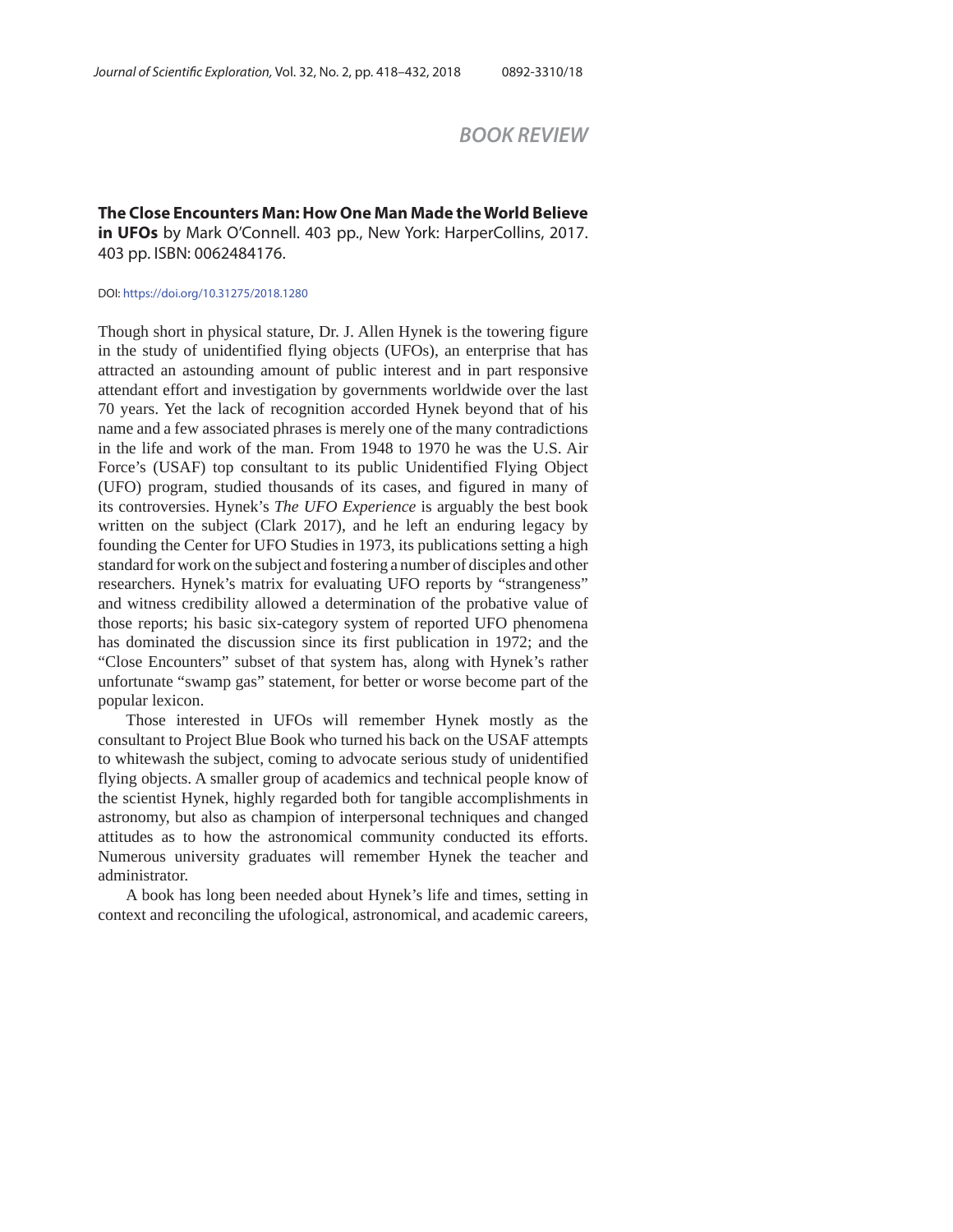and attempting to explain contradictions that surface during that life's story. In *The Close Encounters Man: How One Man Made the World Believe in UFOs*, screenwriter, university teacher, and UFO researcher Mark O'Connell seeks to unite the different "Hyneks" and show how J. Allen Hynek's formal, "mainstream" careers and UFO entanglement benefited each other, and in fact helped form a significant part of today's popular culture. And interviews with certain Hynek family members and former colleagues provided O'Connell with additional clues toward assessing Hynek the man.



Hynek demonstrated an openness to

new data, collected and examined as rigorously as possible, that should characterize scientific thought and procedure. The problems posed by UFOs were many, however, and puzzled Hynek to his death. Hynek may never have settled upon exactly what he believed UFOs—or some of them—to be. Biographer O'Connell quotes Center for UFO Studies archivist–historian Frank Reid as saying Hynek "vacillated, sometimes day by day or hour by hour"—yet also that "Hynek's vacillation on the subject was proof of his scientific integrity" (p. 346). And Hynek never advocated what became the traditional "nuts-and-bolts" UFO explanation with the consistent passion popularly ascribed to him. Late in the 1960s—likely in 1967 at Hillsdale College almost a year to the day after its famous sighting—Hynek gave a lecture in Michigan. Backstage afterwards, Hynek entertained a little knot of adoring fans and chatted about UFOs. Dealing with why certain UFOs weren't reported continuously along a certain route, he proposed that perhaps they flit in and out of our existence. Was this an early interest in mysticism and Rudolf Steiner's alternate world idea manifesting again? Or was it just Hynek's creative scientific mind considering different hypotheses for the observed data? In either case, Hynek demonstrates a broadmindedness quite different from Donald Keyhoe's firm ET belief that has been so dominant in the field since the early 1950s and was adopted by Dr. James McDonald as the "least unacceptable" of eight different hypotheses for UFOs that he could imagine. Many modern ufologists who find ET vehicles an unsatisfying explanation for some or all "genuine" UFOs could recognize Hynek as a forerunner. His thought certainly does resonate with some of these researchers when Hynek suggests that UFOs were to some "a new form of religion" with a scientific twist (p. 328).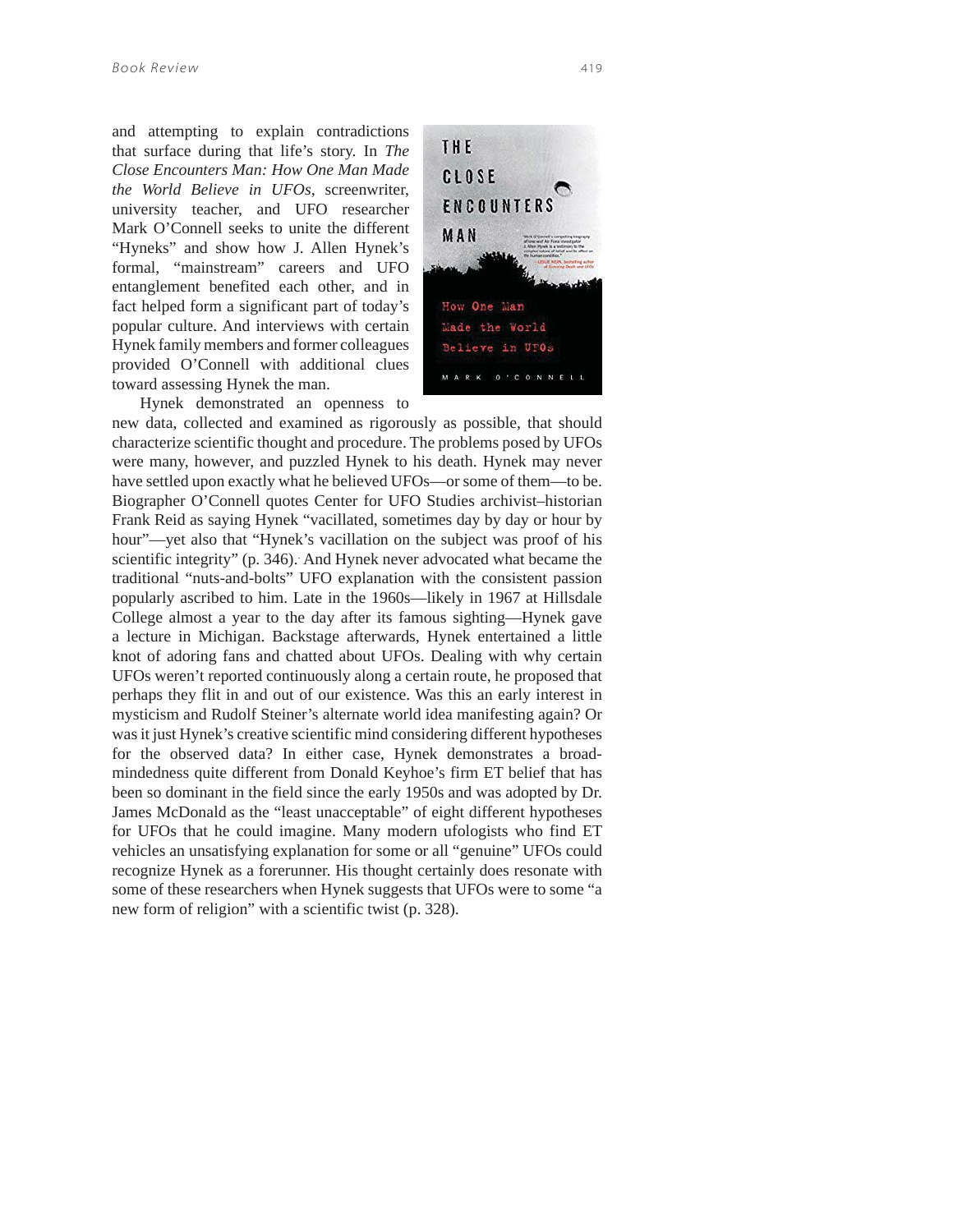So what is the importance of Dr. J. Allen Hynek? To scientists and other like-minded engineers and other individuals aware only of Hynek's UFO career, perhaps the takeaway is nothing more than an example of single-minded determination against the status quo. But there are numerous tangible contributions, as well, to hard science and technology. Besides the proximity fuze work in World War II, Hynek was instrumental in a highaltitude camera project; proposal for a telescope and weather satellite, which would find eventual realization in TIROS I and the Hubble Space Telescope; selection of Apollo space program lunar landing sites; finding a record number of supernovae in a short amount of time; and the image orthicon, using a television tube to enhance the brightness of astronomical images (which Hynek thought was his greatest astronomical achievement). Hynek, along with Fred Whipple, also implemented a global satellite tracking network, Project Moonwatch, intended for U.S. probes. When the Soviets surprised the world with their first Sputniks, Hynek and Whipple turned the Moonwatchers and equipment over to the task of following these Communist space objects, and explained to the American people just what was going on. Hynek's contributions to the way science and technology were executed include coordination of international observations of the June 1954 solar eclipse and the July 1, 1957, to December 31, 1958, International Geophysical Year efforts, promotion of high-energy and fastdeadline peaceful activities that drove fast obsolescence of equipment, and concomitant changes in how scientists viewed their equipment, and even crowdsourcing. And Hynek broke attitudinal ground with his physical science colleagues in his salutary championing of respect and sympathy for witnesses.

Hynek tried to bridge the gap between UFO studies and mainstream science in several evident ways. Hynek's system of Close Encounters and three categories of UFOs-at-a-Distance (Daylight Disks, Nocturnal Lights, and Radar/Visual) cases (Hynek 1972:28–31), and his "S-P" matrix system that gauged the value of a UFO report in terms of its deviance from expected reality and also the coherence and believability of the witnesses (Hynek 1972:22–28, with chart on p. 27), provided needed classification schemes to enable scientists and other researchers to communicate effectively. Hynek strongly advocated the serious study of UFOs in his books and articles in letters to and interviews with various publications, running the gamut from *Science* to *Playboy*. His speaking engagements and other public appearances promoted his message all across the country and abroad. And his 1972 book *The UFO Experience* is still regarded as perhaps the best UFO book ever written, garnering surprisingly good reviews in the larger literate community, largely because of the academic approach with which it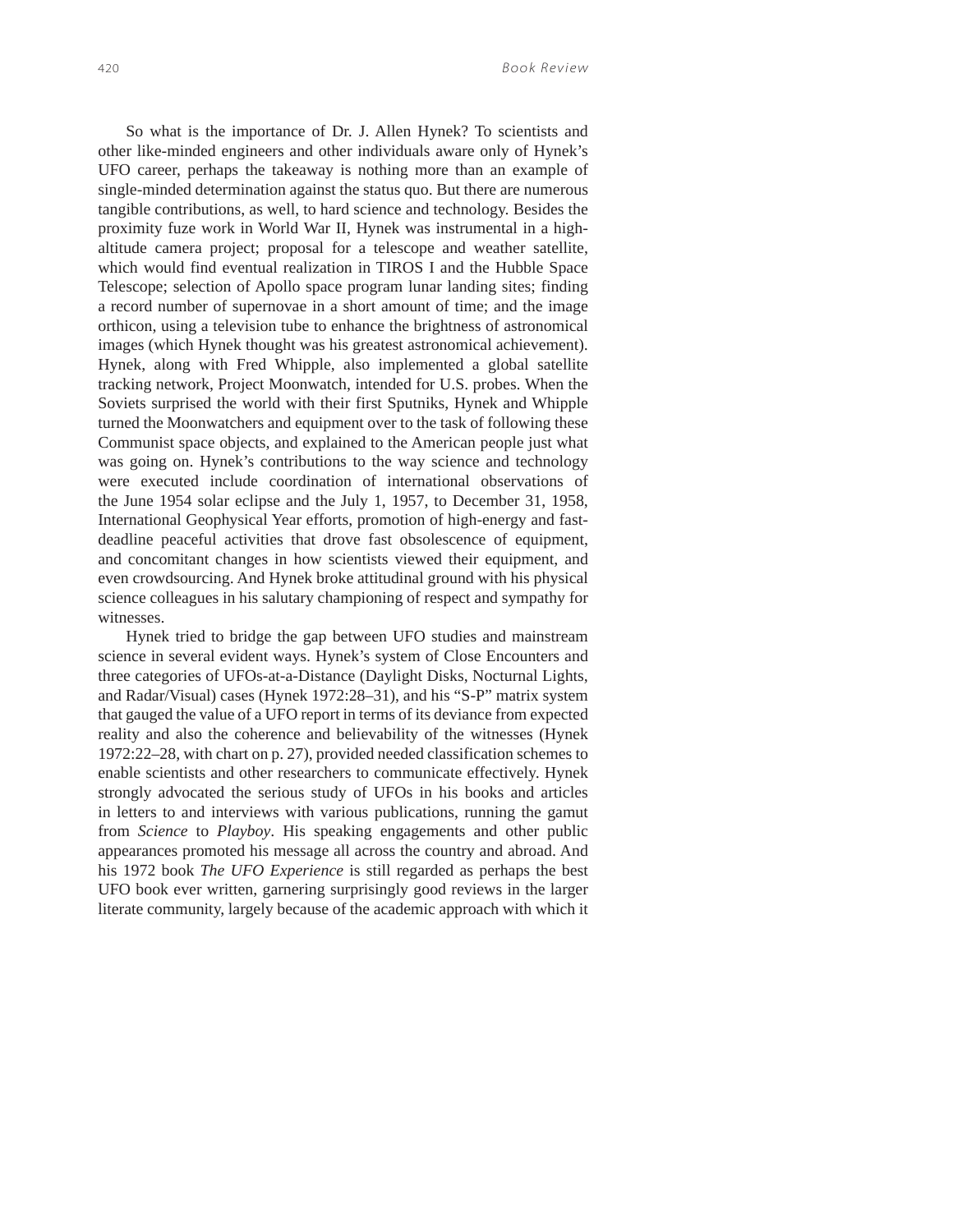was written and the recognition Hynek's astronomical and teaching career had won him.

Dr. Hynek's organizational legacy has been the J. Allen Hynek Center for UFO Studies (CUFOS). CUFOS has fostered investigations, publications, and in general the work of numerous researchers. Reading the list of contributors to its late periodical *The International UFO Reporter (IUR)* reads like a *Who's Who* of the serious ufologists of the last 40 years. Indeed, sitting some 15 years ago in the Library Room of the Center's former brickand-mortar location in Chicago, Illinois, this writer was strongly taken by how many of the books on the packed shelves owed their creation to people affiliated in some way with Hynek and/or the Center.

How much of an influence Hynek had on popular ufology is more difficult to gauge. A May 2016 survey was performed on a Midwestern UFO group composed predominately of middle-aged or older adults with more than a decade of interest in UFOs and a strong belief in their importance, with almost 40% of the respondents claiming to have read more than 20 books on the subject. The results demonstrated good name recognition of Dr. Hynek as a leading UFO scientist and his connections both to "swamp gas" and Project Blue Book. But while close encounters type IIIs (CEIIIs) were commonly understood, only a small percentage of the respondents could list all three types of Hynek's "UFOs-at-a-distance," about the same number as those who could identify the "Probability" half of the "S–P" ("Strangeness-Probability") matrix for estimating report significance.

Against this somewhat indifferent backdrop, biographer O'Connell says *The Close Encounters Man* is an attempt "to rectify Hynek's story, to find the heroism, humor, and humanity" in the man. Generally speaking, this is a fine biography and first effort at explaining the "Close Encounters Man" to a variety of audiences, including the public. The "art" in this book is especially deserving of emphasis, for the simple fact is that it is a book that a wide audience should find worthwhile, and indeed fun, to read. The book is well-written, with a clear and easily-flowing style. Perhaps it is not the "definitive work," but it is generally well-researched, eminently readable, and therefore a highly commendable and indispensable resource for understanding the man and his contributions.

*The Close Encounters Man* amply demonstrates how Hynek turned from UFO opponent to "proponent." His was not a "Road to Damascus" (Franch 2013) overnight conversion, but an evolutionary process based upon logic if perhaps also something of the mystical tinge that O'Connell and book reviewer David Halperin<sup>1</sup> accentuate. O'Connell portrays Hynek as a scoffer at the outset, the apparently dead-rational scientist who was an ideal "go-to" guy for astronomical explanations of UFO reports. But, as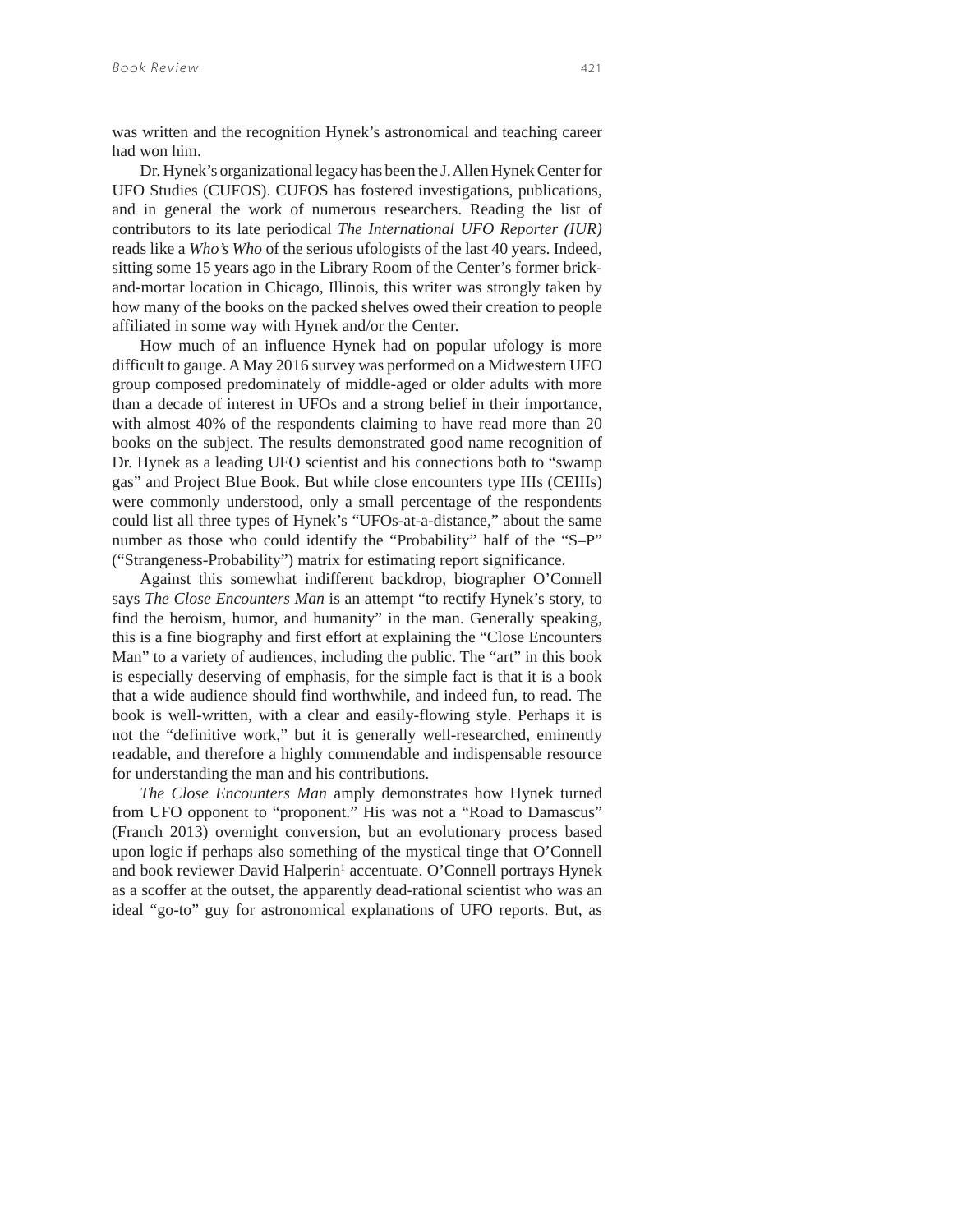O'Connell shows, perhaps as early as 1952 and certainly by 1953, Hynek recognized that UFOs proper were something more than misidentifications, hoaxes, and the like. O'Connell believes that in 1952 Hynek was struck by the fact that good UFO reports "endured"—they persisted, against his initial belief that they were a "silly season" product and that the public "whim" would pass. Even more, a quiet poll of astronomers Hynek conducted that same year surprised him at how open most were to the study of these strange new off-world fantasies. In fact, some of the 44 scientists Hynek canvassed revealed that they had actually *seen* a UFO. But there was a vast gulf between willingness to research or much less to confess privately to having seen a flying saucer on the one hand, and admitting it publicly, on the other—that was professional suicide (p. 77).

The April 24, 1964, Socorro, New Mexico CEII–III story of Officer Lonnie Zamora had had a major impact upon Hynek, and Hynek felt courageous enough in 1965 to endorse the groundbreaking work *Anatomy of a Phenomenon*, a book by his protégé Jacques Vallee, on its rear cover. In 1966 Hynek went further, penning the Foreword to *Challenge to Science: The UFO Enigma*, co-written by Jacques and his wife Janine. Nonetheless, Hynek felt close to professional suicide in 1966, as frictions between himself and his then-current Air Force boss, Hector Quintanilla, reached a boiling point. The events of March 1966 may have catalyzed Hynek's reticence to mount a public campaign for UFO honesty into action.

A major UFO "flap" occurred in southeast Michigan from March 14th to the 22nd, involved numerous local police jurisdictions and hundreds of citizens, and was highlighted by the classic Dexter and Hillsdale sightings. On March 20th the Frank Mannor family's "Disney night" was shattered by a "meteor" that seemed to settle into a swamp on their property—then bob up and down again. Dexter police and Washtenaw County Sheriffs' units, already "on alert" due to distant encounters they as well as others had had within the last week, were dispatched to the scene. Several hours later, dozens of civilians were confused by what had happened at the Mannor property, while peace officer units from several jurisdictions chased more UFOs through the southeast Michigan countryside.

The next evening, coeds at Hillsdale College, some 60 miles southwest of the Dexter "hullaballusion," were either trying to get some sleep and/ or preparing for their exams. This was made difficult against the backdrop of a major storm that was also dampening the ardor of the hundreds of University of Michigan and Eastern Michigan University students, faculty, and common citizens whose UFO vigil in the hopes of a second night of UFOs there was making the life of the Mannors miserable in Dexter. At about 10:30 p.m. one Hillsdale coed saw something appear to zip by her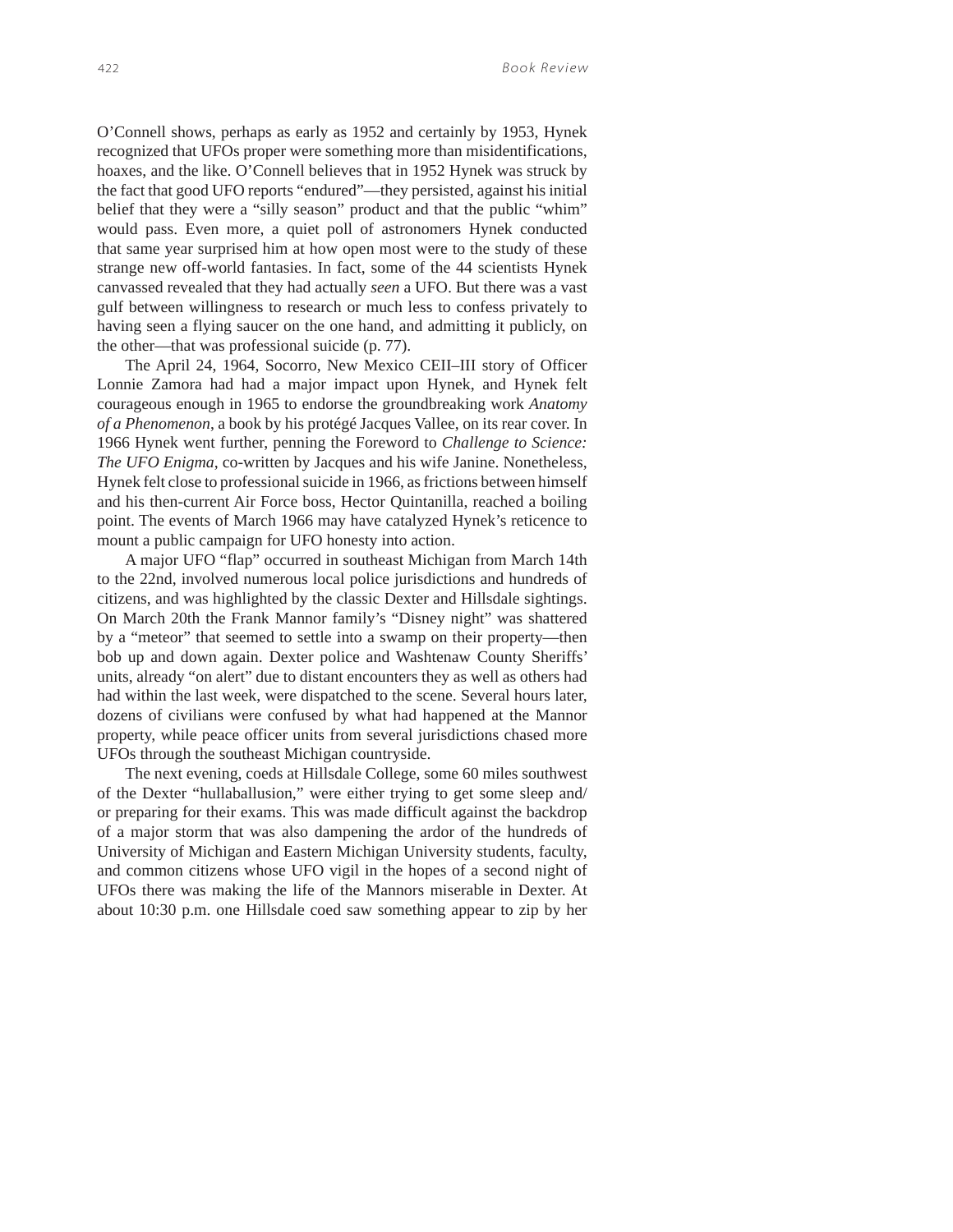women's dorm window and set down into an arboretum below. She and more than a dozen other excited women agreed to make a call to the local Civil Defense chief, William "Bud" Van Horn, who told his wife to tell them to call him again should the thing reappear.

An hour later, the now-energized coeds *did* see the apparent object again, moving up and down in the arboretum, and phoned the Van Horn residence once more. This time Van Horn responded in person. When Van Horn and the Assistant Dean for Women got to the room whose overlook of the arboretum afforded the best view, they and a much larger group of exam-haunted young women stared at the thing. Eighty-seven people watched the apparent object move around in the arboretum during a fourhour–plus period. Van Horn saw the thing through binoculars and came to believe it was a solid object—though he had originally thought it was the product of "marsh lights" self-igniting for some reason in the late-winter and electrified atmosphere (p. 186).

What makes the Dexter and Hillsdale events—which never qualified as "close encounters" nor left identifiable trace evidence—noteworthy is what happened next. After initially refusing to send Hynek to Michigan to study the situation, Project Blue Book head Hector Quintanilla dispatched his top expert to deal with this rapidly-expanding UFO media "problem." The result was a whirlwind investigation truncated by a hastily scheduled press conference that, Hynek was commanded, would feature an explanation for the Michigan reports that would damp down the expanding public sensation. By a process covered in a presentation biographer O'Connell gave in Ann Arbor, Michigan, on March 19, 2016, Hynek arrived at the "swamp gas" suggestion for the two Dexter and Hillsdale sightings. The result was largely a public outcry whose repercussions traveled worldwide. Local officials and House Minority Leader Gerald R. Ford, whose district was in the west of Michigan, called for a Congressional investigation of the Air Force's treatment of the concerns of the witnesses and others, and of Project Blue Book itself. Hynek, plagued by the events and a jaw he'd broken the previous week, and unhappy with the reception he figured he'd get from his "invisible college" UFO-minded associates back in Evanston,<sup>2</sup> headed back to Illinois, convinced that this was the lowest point in his Blue Book career.

Not much later, on April 5, 1966, Hynek would testify, with some courage, as he put it, at a one-day public hearing before the U.S. House Armed Services Committee. Hynek urged that an independent investigation should be conducted of Project Blue Book—and indirectly of his role as UFO-debunker within it. That very day, partly driven by a similar recommendation recently made by a secretly convened group, Assistant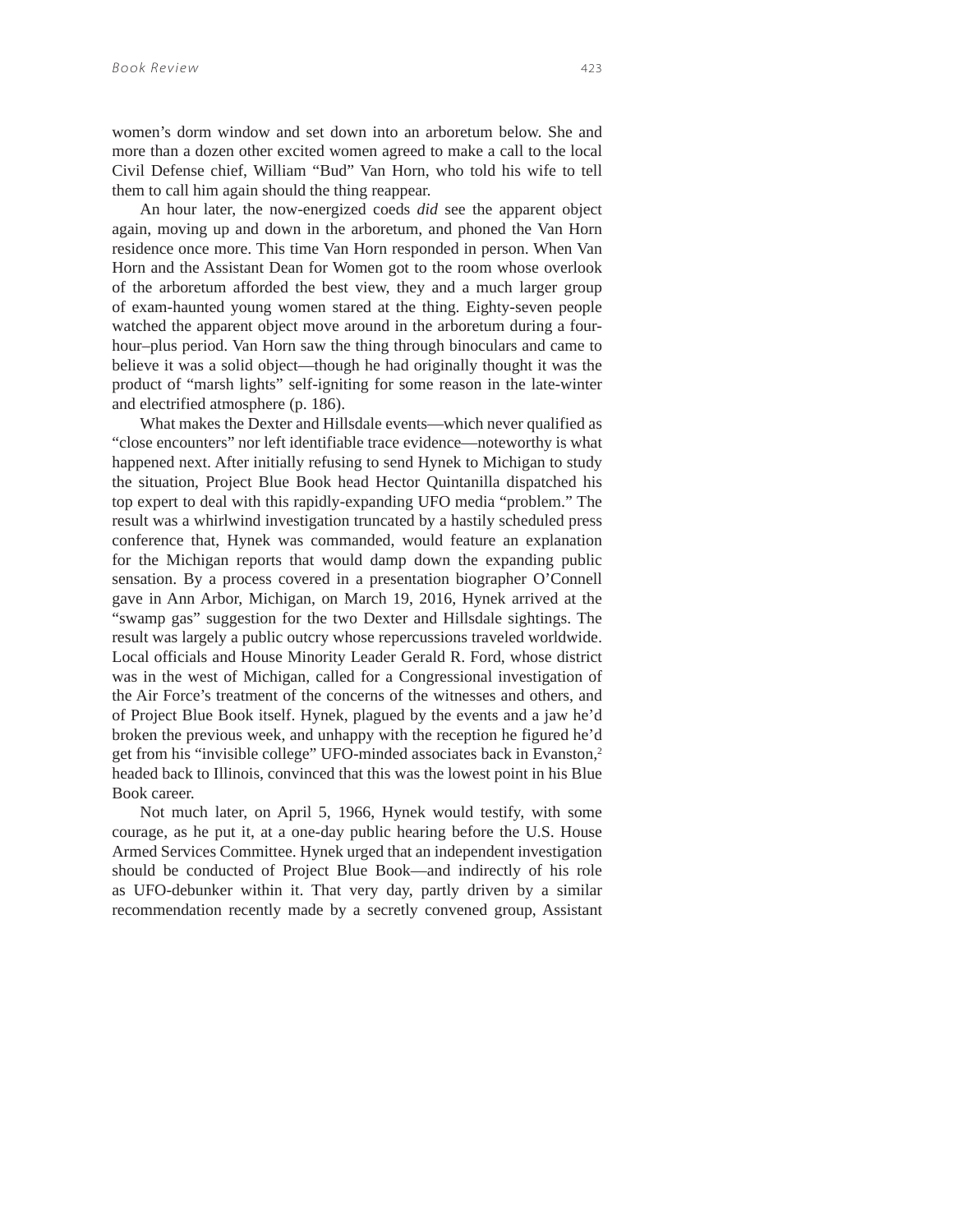Secretary for Defense Harold Brown set things in motion for a study similar to Hynek's proposal. This would result in The University of Colorado UFO Project, the end of Project Blue Book with the for-some-years–desired ridding of UFOs from public Air Force responsibility, Hynek's surprising ascendancy to his highest popularity ever, and his founding his own UFO study organization, CUFOS. Though Hynek would say that he had not fully made up his mind about UFOs until later in 1966, it seems clear that the "swamp gas" flap had set him irrevocably on his course.

There is less in the O'Connell book about J. Allen Hynek's life before UFOs, especially dealing with the period before Hynek's graduation from the University of Chicago in 1932, than one might expect in a biography. Yet here, as throughout the book, O'Connell is careful to uncover elements experiences and interests—that would inform the rest of Hynek's life. The small mystery as to how Josef Allen Hynek became "J. Allen," for instance, is naturally solved early on. Hynek may have been stimulated to navigate carefully the shoals of academic and generally professional life, in the lesson he learned about publishing a doctoral dissertation that proved the inaccuracy of a cadre of astronomers; that the "more convincing" rather than the "right" argument should prevail (p. 24). Hynek would apply this learning to his often-prickly relationship with the several heads of Project Blue Book, an association that O'Connell compares to that between Johannes Kepler, one of Hynek's idols, and Tycho Brahe. Hynek's background would affect his largely contentious back-and-forth with the young Carl Sagan, whom author O'Connell paints in less than favorable strokes (for example, pp. 303, 305). Throughout the biography Hynek is shown promoting the multiplicative value of teamwork, and we sense why failures of such may have weighed heavily upon the man's psyche.

And there is this theme from the very beginning and carrying throughout the work to form a culminating point at its conclusion: the arc and course of J. Allen Hynek's life coincided with the circuit of Halley's Comet, whom his parents introduced to the newborn Hynek and whose return was upon Hynek's mind as heralding his own death—if O'Connell does not exaggerate—coursing as a leitmotif throughout Hynek's life. One of the book's last vignettes is of Hynek, his wife Mimi, and close confidante Jennie Zeidman viewing the heavenly body on a cool Arizona evening in 1986, a trip that "completed the circle" of Hynek's existence.

*The Close Encounters Man* is not only about J. Allen Hynek, however, as it necessarily discusses the course of UFO history from 1947 to the man's death in 1986. Along the way, iconic UFO cases are presented and their importance assessed upon the general regard for and treatment of UFOs by the Air Force, the media, and the common people. Here author O'Connell's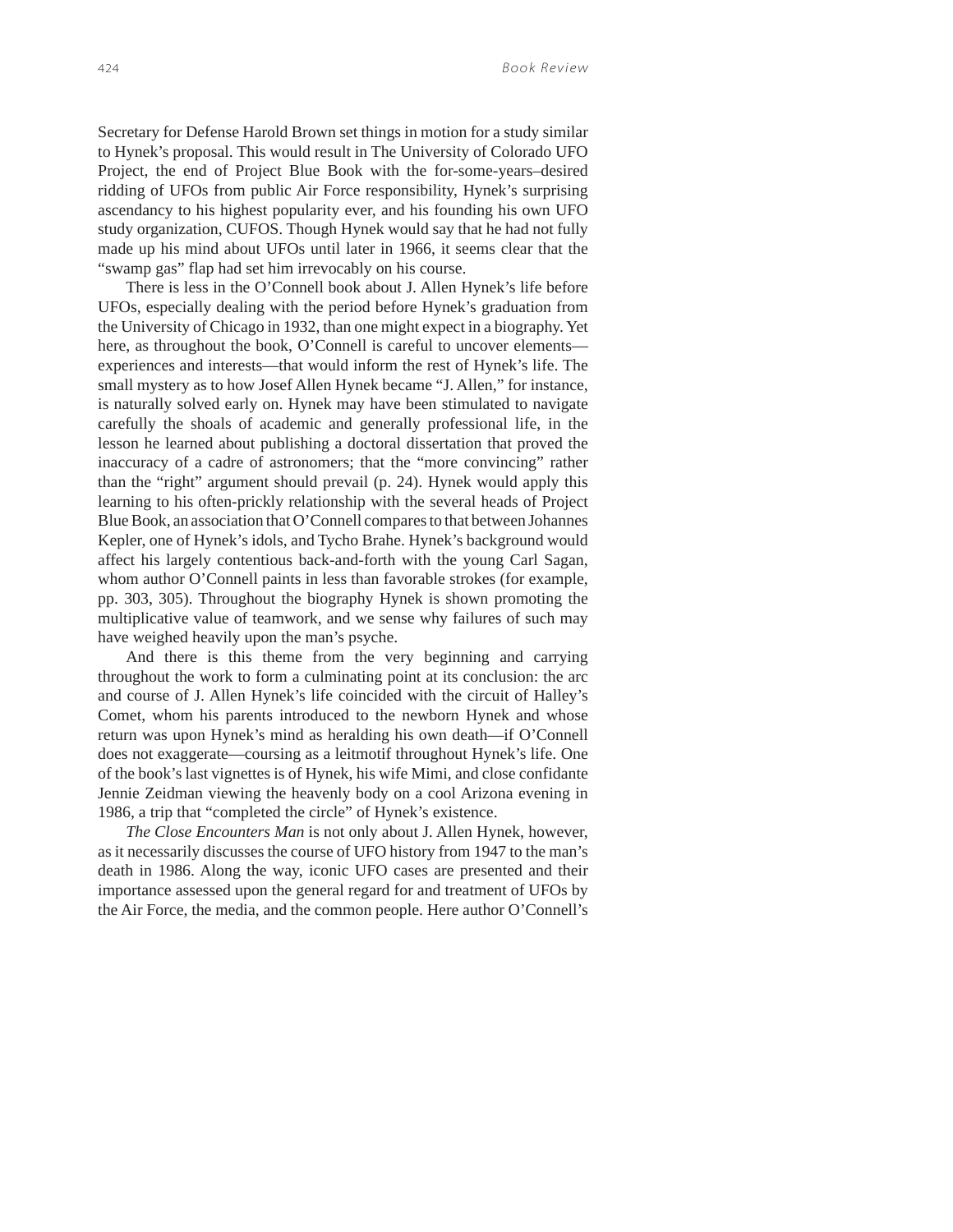background as a television screenwriter and science fiction buff is in evidence, as he argues for an interplay between these outside events and Dr. Hynek's career, focusing particularly upon those instances from the Thomas Mantell crash in January 1948 to the Pascagoula abductions in 1973, where Hynek became directly involved. Generally, O'Connell successfully negotiates a path between too much information, which would have turned his book into more of a UFO history than its size and intent would ever permit, and too little explanation, which would render the stories as meaningless asides.

In particular, biographer O'Connell has skillfully interlaced developments in Hynek's mainstream scientific and academic pursuits with those in his increasing interest and involvement in UFOs, setting these against the larger backgrounds of the course of history and ufology, particularly in the United States. Throughout, O'Connell provides valuable insights as to why Hynek was, while reacting to these outside forces, such a seminal figure in shaping public attitudes toward them. Thus, early work with the proximity fuze allows Hynek to contribute to the WWII effort while at the time experiencing the power of collaboration, which could usefully be applied to such constructive purposes as cancer research and fundamental nuclear studies; the 1957 launch of Sputnik I thrusts the mild-mannered astronomer into the media spotlight as he and Fred Whipple explain its technical implications and do much to calm the politically based fears of the nation; the notorious "Swamp Gas" fiasco of 1966 pushes Hynek back into the public eye as the "go-to" man for a field that had become less secretive; and simple coinage of the "Close Encounters" portion of a UFO categorization system would resonate in a major box-office smash-hit movie and forever enshrine the man in media lore. And the evocative power of "Swamp Gas" and "Close Encounters" will likely ensure that those terms stay in the lexicon even after J. Allen Hynek's many other contributions are forgotten. But O'Connell assures those achievements *are* known and understood.

A major contradiction or struggle running through *The Close Encounters Man* is that between Hynek the Timid and Hynek the Bold, in speaking up for himself and challenging the system when necessary. Though acknowledging observations by such people as Jacques Vallee on Hynek's aversion to "confrontation and scandal" (p. 253), O'Connell accepts Hynek's own explanations for his general approach. O'Connell defends Hynek for emphasizing cooperation and being politic, like Kepler, in subordinating his tactical urge to speak out, against the greater strategy of maintaining access to UFO information he did not control. There were times, as in the fatal Mantell crash and the August 13, 1947, Snake River Canyon multiple witness case, where Hynek later wished he had not been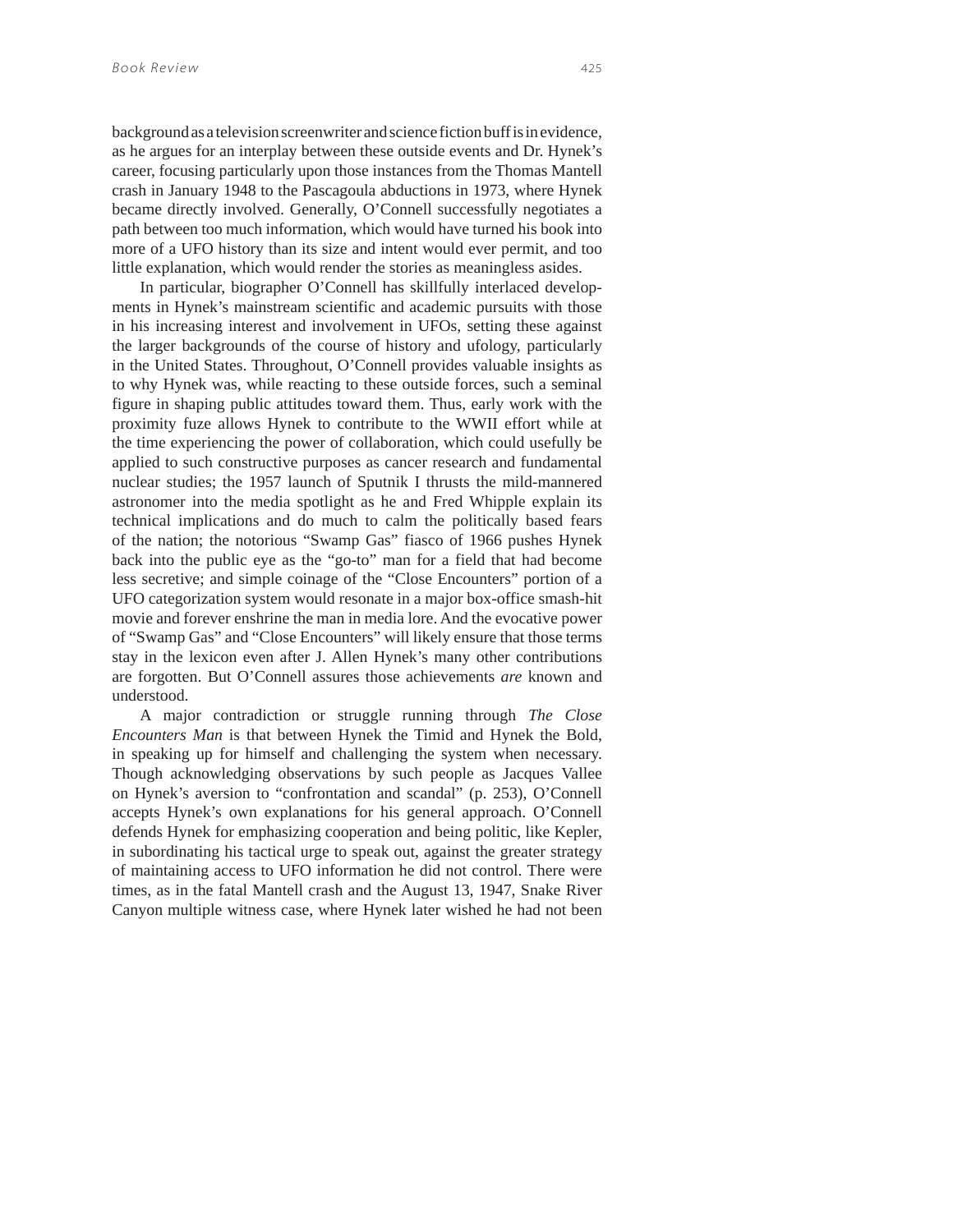so quick to "toe the party line" with a dismissive explanation. On the other hand, O'Connell shows Hynek speaking out fearlessly in public, albeit in urbane tones, against the unscientific stance and tenor of Drs. Urner Liddel and Donald Menzel at the October 1952 Boston meeting of the American Optical Society (pp. 84f), and in his letter published in the October 1966 journal *Science* even while still an Air Force consultant.<sup>3</sup> Contrasting with Hynek's keeping of information from the 1953 Robertson Panel, the UFOdebunking results of whose deliberations had been largely predetermined (p. 88), there is Hynek's April 5, 1966, testimony against his own employer, as it were, before the open hearing of the U.S. House Armed Services Committee for the outside and independent review of Project Blue Book. And differing with Hynek's private efforts to "tone down" the rhetoric with Carl Sagan in their public pronouncements and occasional in-person contests, there is Hynek's fury at premature cancellation of "Project Star Gazer" (p. 171) and snarky letter Hynek apparently wrote Northwestern Dean of Sciences John Cooper on the University's decision not to submit a proposal for a \$250,000 Air Force contract funding a project to transfer Project Blue Book case reports onto computer files.<sup>4</sup>

Certain other themes flow throughout this story of Dr. Hynek's life, supported by events, quotations, and, in many cases, references back from the concluding portions of the work that bring these themes to their own maturation and make the book's end more satisfying and natural. An early attraction to mysticism, latent throughout Hynek's life but underplayed, we are told, through the exigencies of presenting a "proper," mainstream appearance lest his "day-job" be compromised and his more borderlands assignment receive more raised eyebrows than it already did, resurfaces during the later Hynek years. The human fascination with Mars forms a backdrop to Hynek's love of mystery and desire to explain it; O'Connell believes that Mariner 4's effect upon "Mars dreamers" was an impact similar to the more obvious one the first Russian satellites had previously upon the general public (pp. 173f). The Mars matter also embodies the contradictory nature that O'Connell perceives in 20th-century science—at one and the same time expanding upon, and rejecting, the human sense of wonder. Lastly, Hynek's appreciation that each UFO case usually involves at least one, and often several, witnesses who have been flummoxed by what they have experienced and nevertheless tried to represent it faithfully is noted throughout the biography.

*The Close Encounters Man* offers numerous observations that will intrigue readers. Aside from the general value for those steeped in only one of Hynek's several fields of endeavor, such things as O'Connell's suggestion that Major Hector Quintanilla "planted" an article in the local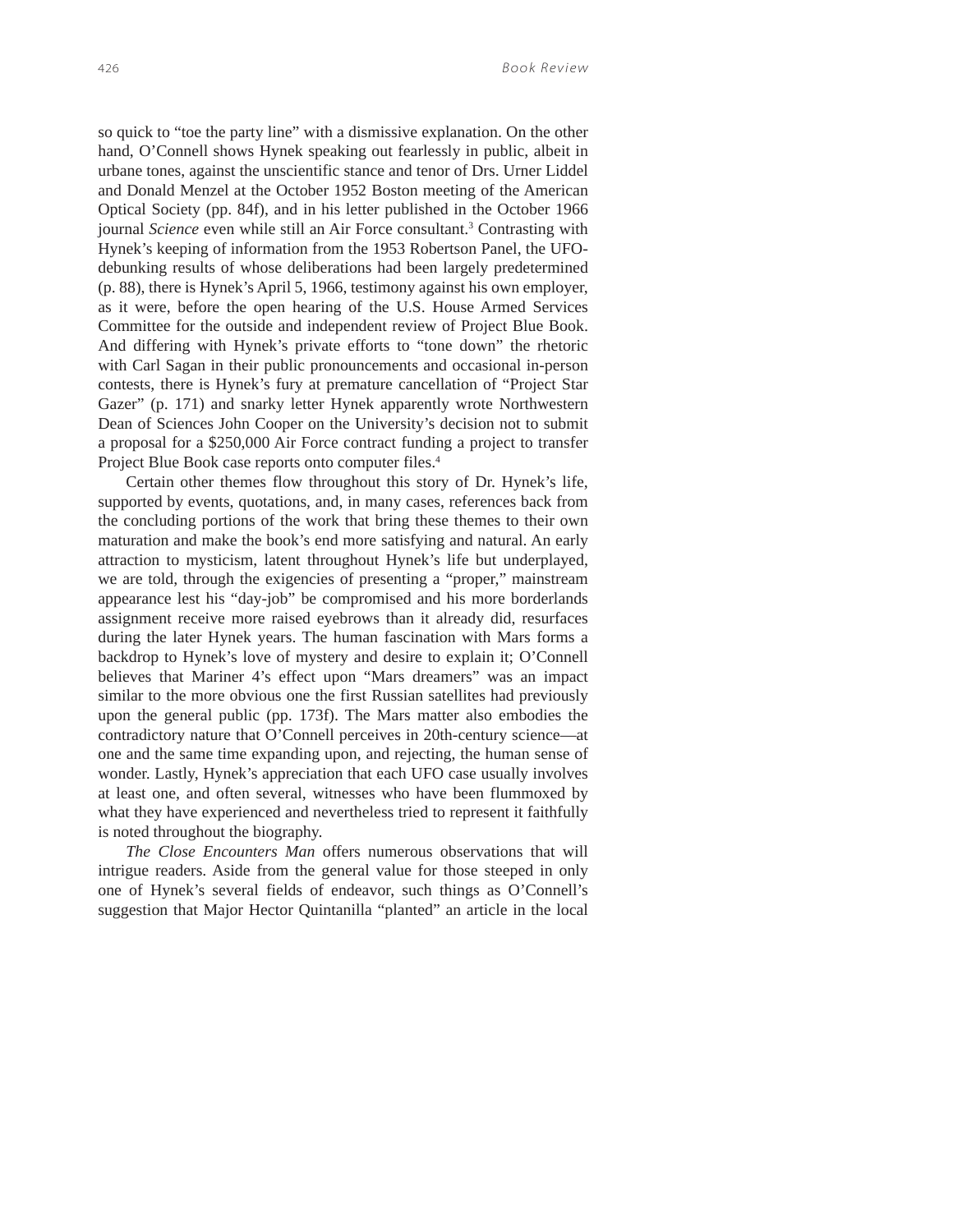Detroit, Michigan, newspaper on the morning of Hynek's fateful "Swamp Gas" press conference stand out. Hynek's exposure to an "Elements of Astronomy" book during a youthful bout with Scarlet Fever will help explain the eventual course taken by his educational and career choices. Ufologists will also appreciate what Hynek said about his belief that Project Blue Book was not funneling the high strangeness cases across his desk (p. 321). And Hynek's own statement that it was only in the Fall of 1966 that he really changed his mind about UFO research<sup>5</sup> will surprise those who think back to his early 1950s review of the Thomas Mantell incident and his general surprise that the larger UFO phenomenon he had helped to debunk during his earlier Air Force connection had still endured.

O'Connell utilized the J. Allen Hynek Center for UFO Studies' large holding of reports, letters, papers, and other documentary and human resources, and visited other archives to gather additional information. The material not only seems well-integrated into the text, but its vignettes do much to increase our appreciation of Hynek the man. O'Connell performs a juggling act in interweaving the course of Hynek's personal life with his academic and ufological duties and his evolving sense of what is going on and the great mystery that remains. At times, therefore, the narrative bounces around between developments in one area and another, in order to make sense of the progression in each field. Yet rarely if ever is the unity of the common thread uniting the life and book threatened. Each chapter's length seems appropriately tailored to the particular aspect of Hynek's career under consideration, and often a pithy but intriguing first sentence or powerful last comment will prepare the reader for what is to come next. The author's deft eye for spotting an evocative moment, illustrative example, or summative quotation is evidenced throughout. Thumbnail descriptions of the characters who will interact with Hynek are generally well done. There is even a moment where author O'Connell successfully allows the action to move through a series of different but thematically connected quotations—a rare feat in this reviewer's experience. Generally, The *Close Encounters Man* has been well-proofed, unfortunately not that common a practice in UFO books and even among recent works in other fields—and thus worthy of note here. Even the fonts and titles in the "Contents" pages perhaps unconsciously intrigue the reader at the book's very beginning, and intimate this will be, at the least, potentially a very interesting read.

O'Connell combines footnotes and asterisks to good effect, using the former generally to support certain assertions; the latter to explain unfamiliar terms or ideas. However—and this is a major problem for anyone wishing to check references and make their own evaluations of source-use literature references resolve no further than the document level. Thus, while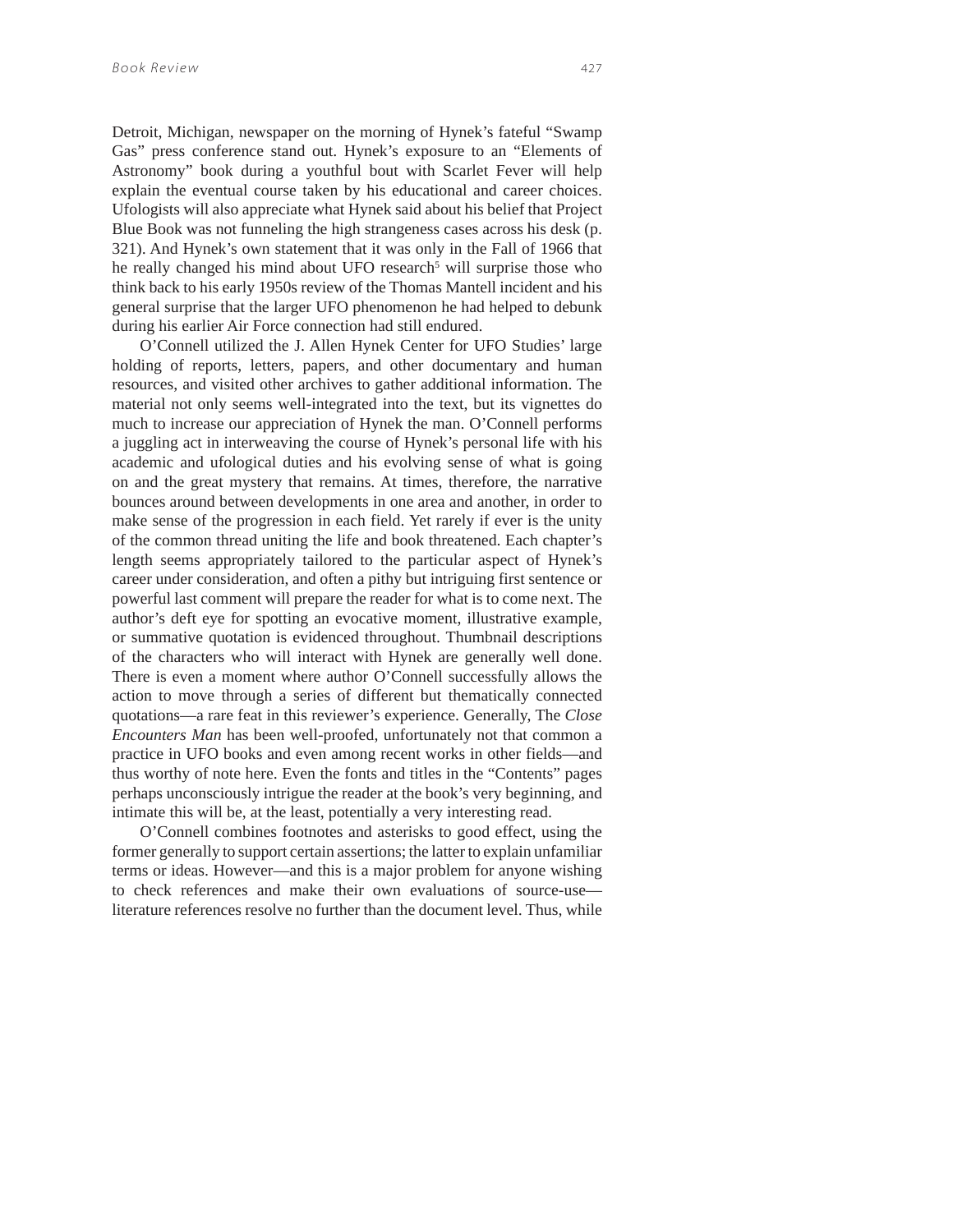a short article might require only a scan of two pages to locate a referenced passage, the same is not possible when the source is in a book such as the Hynek–Vallee collaboration *The Edge of Reality*. And here the absence of a separate bibliography is an especial problem.<sup>6</sup> For comparison, biographers of Carl Sagan William Poundstone (1999) and Keay Davidson (1999) both integrate separate Notes and Bibliography to facilitate readers' checking their sources. And references seem to be lacking for statements that might appear to need them. This fact alone would affect *The Close Encounters Man* being considered the "definitive" biography of Dr. Hynek. And this concern is compounded for those who question interpretations or discern gaps in the narrative for cases familiar to them.

There is insufficient consideration of the important role that Hynek's second wife Mimi played in his career, as she came to be a force in the Center for UFO Studies' work during Dr. Hynek's life, as well as afterwards. The limited number of family members O'Connell was able to interview may have played a part in this matter. Hynek's chosen successor as CUFOS President and Scientific Director Mark Rodeghier<sup>7</sup> accords Mimi Hynek a good portion of the credit for the Center's success during Hynek's life. People coming to the Center in the '70s and early '80s met Mimi as well as Hynek, and she ran the Center's book sales and edited books by its members as an intellectual partner.

By closing his consideration of Hynek's legacy at the latter's death, O'Connell missed a chance to give full value to that creation. For the Center reorganized itself and maintained the *International UFO Reporter (IUR)* and *Journal of UFO Studies (JUFOS)* traditions, conducted investigations including, of course, that of Roswell, and fostered the work of investigators such as Ted Phillips and Jennie Zeidman. And O'Connell has been criticized by Jerome Clark (2017:60) for not contacting more of Hynek's former colleagues. In fairness, O'Connell has answered this criticism by observing that some of those people refused in whole or in part to talk to him. The narrative runs 350 pages as it is, so some of these deficits are understandable, if lamentable.

More serious is the treatment accorded Hynek's Arizona sojourn, with its interplay between the activity of Tina Choate, Brian Myers, and a benefactor who failed to deliver, on the one hand, and the Illinois Center that Hynek left, on the other. O'Connell explains this as due to his inability to contact the Arizona principals until the eve of the publication deadline, and only later yet to secure their side of the story. But the Illinois perspective has not been represented to the same extent. For instance, the book incorrectly states that the "officers of CUFOS had pointedly changed the name of their organization to the J. Allen Hynek Center for UFO Studies; they then sent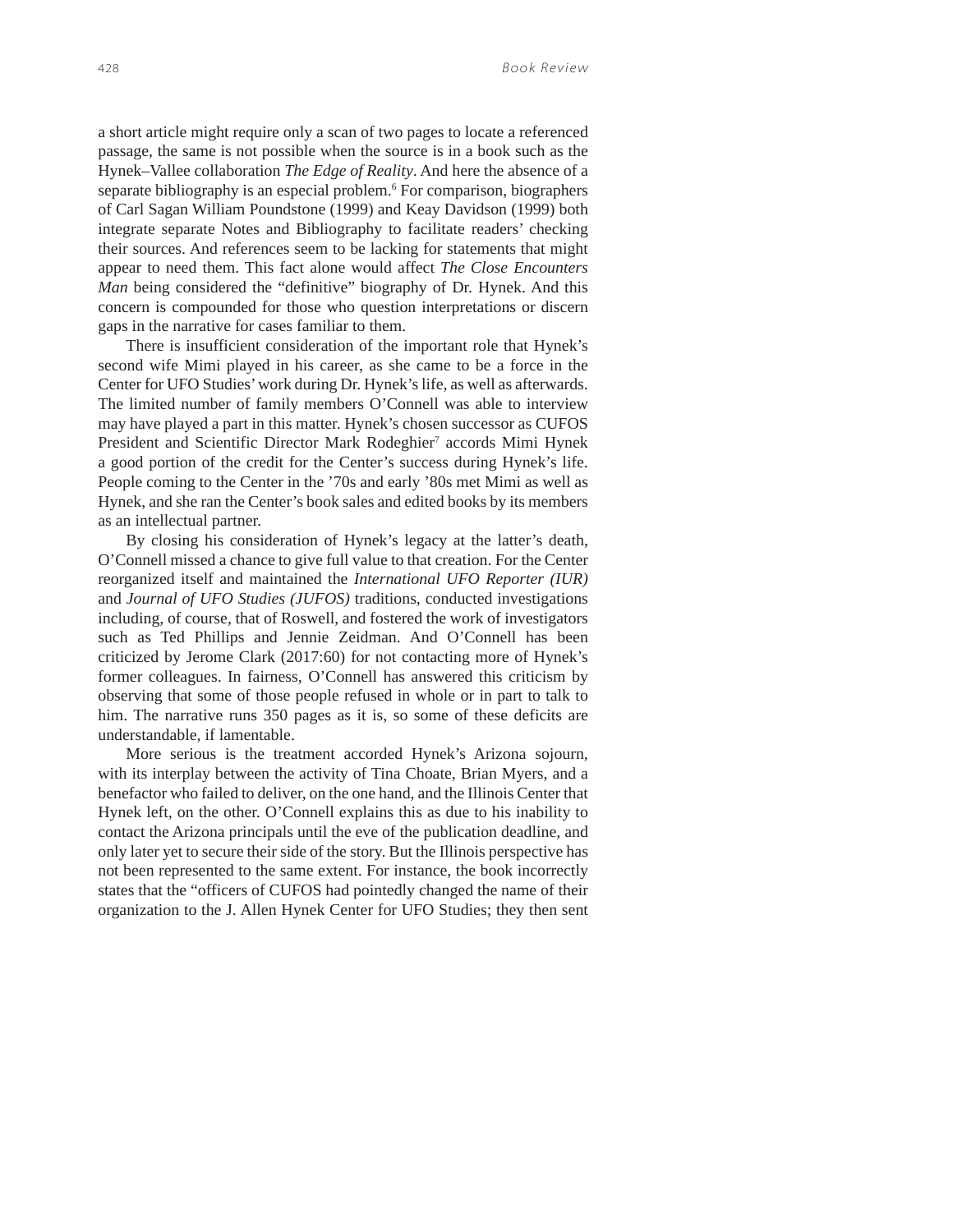Choate and Myers a letter demanding that Hynek's name not be used in association with any of ICUFOR's activities. This saddened Allen." This name change could not have "saddened" Dr. Hynek for he had passed before it happened.8 Hynek's personal style of the *bon vivant*, conversant in good wine and amicable discourse among friends, could have been better emphasized. But O'Connell does an excellent job of bringing out Hynek's sense of humor.

While editorial changes helped maintain the pace and artistic quality of *The Close Encounters Man*, sometimes this occurred at the expense of the historical narrative. The account of successive Air Force explanations for the Roswell incident is truncated to the point of confusion; the "very short while" that page 331 intimates occurred between the first "flying disc" and the third Project Mogul story was actually on the order of 38 years. And the "fireplace in Maine" O'Connell invokes at the end to inject the reader more directly into the Hynek story should be situated in Ontario, not New England (p. 350). O'Connell would have included more such material about these events and cases, benefiting from his considerable knowledge of and experience in the field of ufology, but for the editorial imperatives of keeping the book's page-count down. As one example that O'Connell mentions on his own *High Strangeness* website, the remarkable 1955 Kelly-Hopkinsville "goblins" case was basically excised from the manuscript, a deficit O'Connell has subsequently made good in a series of posts online.

The March 1966 Michigan "Swamp Gas" story was much cut due to space considerations, although this series of events was pivotal in Hynek's career and, as O'Connell notes, both a "low point" in Hynek's own estimation and the thing that most elevated him in the public eye and thus extended his ability to contribute further to our serious consideration of the UFO phenomenon. This pruning mars the timeline of the Dexter-Hillsdale and associated "flap," as it appears that the March 21st experience of the Hillsdale College co-eds, their housemother, and the local Civil Defense Director was a single event, rather than two separate sightings (p. 179). The "wild ricochet of the swamp gas statement" on page 205 is also much less powerful than it would have been had the description of the sound the Dexter UFO supposedly made as it took off from the surprised witnesses on the night of March 20th actually been included in the text. At the March 2016 presentation in Ann Arbor dedicated to Michigan's then-50-year-old "Swamp Gas" case that was so pivotal in Hynek's career, O'Connell evinced a much more masterful command of the material and penetrating thought about its importance than the relatively few pages allowed him in the book.

Critical reviewers may somewhat discount *The Close Encounters Man* for occasional exaggerations and its downright hyperbolic subtitle: *How One*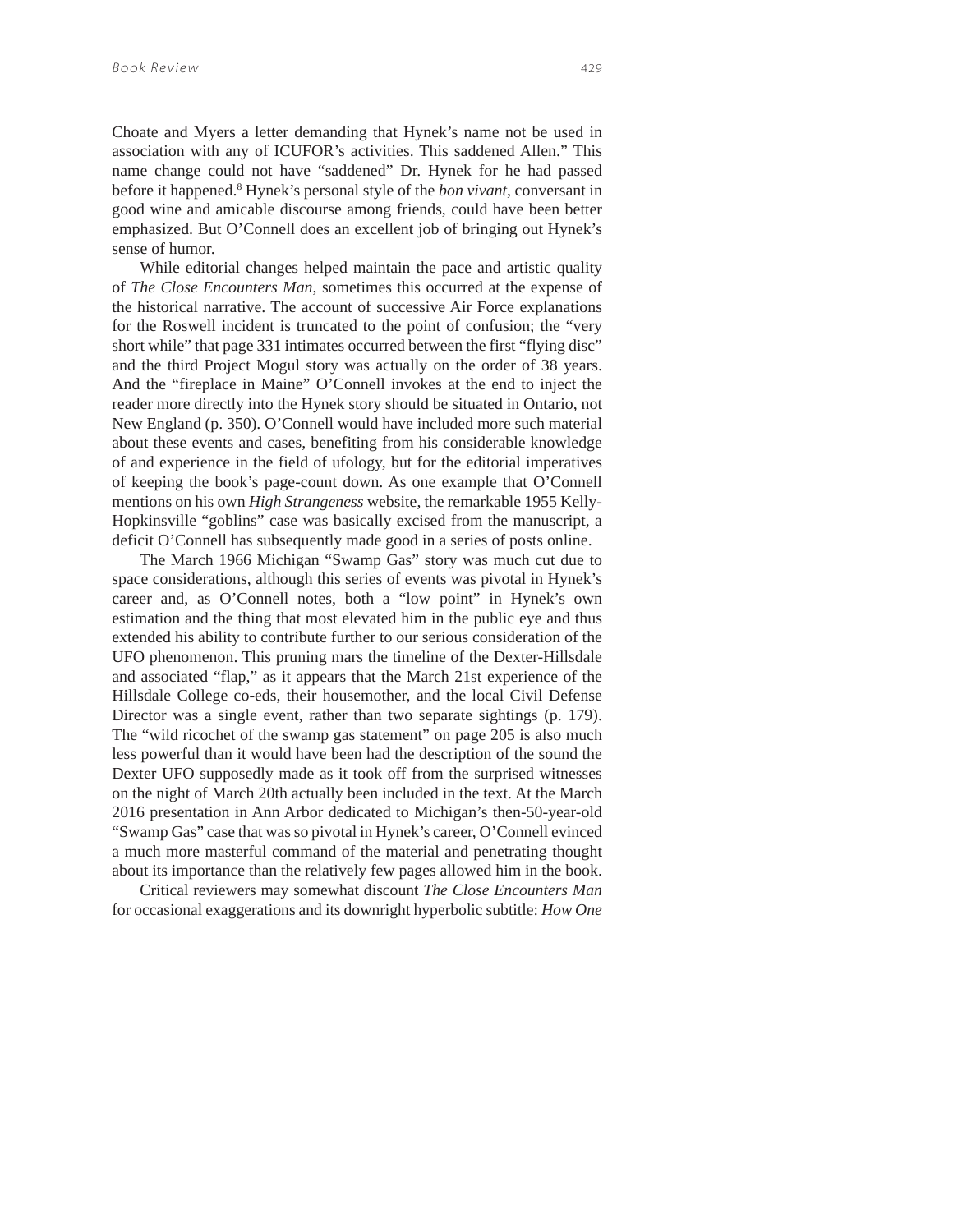*Man Made the World Believe in UFOs*. As Jerome Clark (2017) and David Halperin (2017) have pointed out, Dr. J. Allen Hynek did *not* in fact "make" the world believe in UFOs. One wonders if this isn't a commercial addition. Clark rather hits the mark in the title to his *Fortean Times* review: Hynek *did* make UFOs respectable for a wide swath of America and the world.

In the overarching matter of J. Allen Hynek's legacy to society at large, biographer O'Connell's experience in both ufology and writing successfully for popular culture becomes very cogent and powerful.<sup>9</sup> Does O'Connell over-promote both the impact that media such as movies and TV, in addition to books, has had upon public perceptions of and attitudes toward unidentified flying objects and their study? That is debatable, and beyond this reviewer's competence to assess. But O'Connell's case is wellargued and certainly deserves strong consideration.

Some may quibble with O'Connell's question to self: "What kind of man, I wondered, could calmly stand at the center of a decades-long conflict and be equally despised by both sides?" *Despised* must be too strong a word to use for all but a relatively few people who interfaced with Hynek. Perhaps one or two of Project Blue Book's heads might have entertained that dark emotion, but even that seems speculative, and the brief for applying it to McDonald and Sagan doesn't persuade, either. O'Connell suggests that the whole state of Michigan was enflamed against Hynek in March of 1966 for his "swamp gas" remark. Besides certain Michigan professors having suggested something of the sort to Hynek as a diagnosis for the strange phenomena reported at Dexter and Hillsdale, this reviewer was there at the time and does not remember matters being that universally acrimonious.

In fine, Mark O'Connell's book about Dr. J. Allen Hynek reflects some of the dichotomy of the figure the author puts before us. As with any such initial biographical effort—and even many treatments done much longer after a person's passing—it falls a bit short in certain demonstrable areas. But knowledgeable readers, including those who knew Hynek best,<sup>10</sup> agree that it well reflects the man they once knew and still remember. The book gives us a far more-rounded view of Hynek than anything done since the man's passing in 1986. And at this writing it is hard to imagine anyone being able to replicate the significant work that O'Connell has done on the book, and certainly to be capable of surpassing it in its easy grace and readability. Considering that he remains as one of the formative figures in the history of a field that has persisted in popular culture for more than 70 years, Dr. J. Allen Hynek's biography was long overdue and this effort is both needed and welcome.

*The Close Encounters Man* is a major achievement, through the sheer amount of effort and accomplishment it demonstrates applied and achieved by Hynek in making a case for the scientific prosecution of ufology and its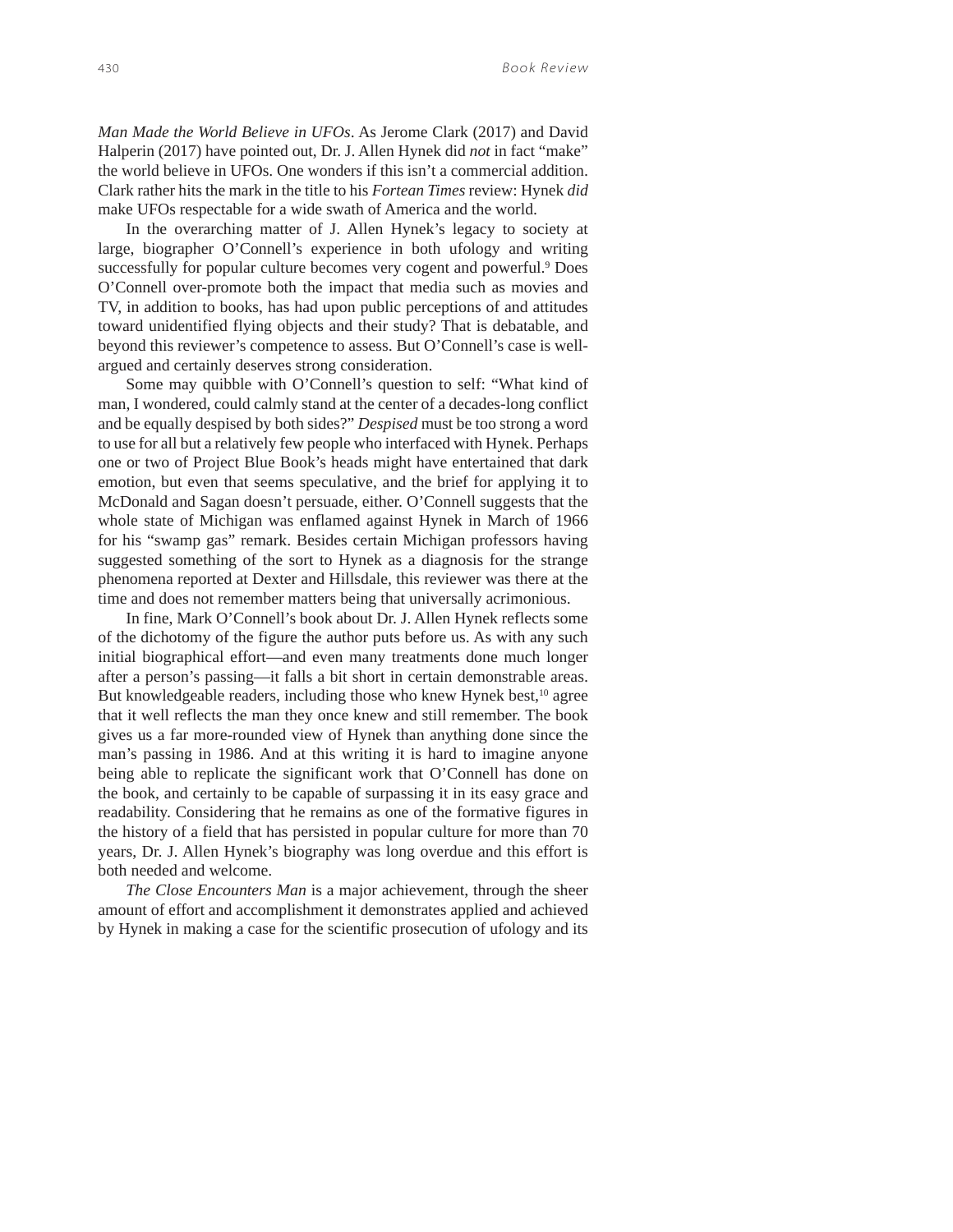merit as a legitimate field of inquiry. The style and wit with which it has been written will serve a large audience, and perhaps fire within them some of the passion for the subject that Hynek so came to love. Mark O'Connell's book deserves reading, certainly within the scientific community, and just as importantly among the larger literate public, who have heard of "swamp gas" and "close encounters," and who may sometimes, like Hynek himself, look up into the sky and wonder at the majesty and mystery of it all.

#### **Notes**

- 1 Halperin, D. (2017). "The Close Encounters Man"—Mark O'Connell on J. Allen Hynek, *Journal of a UFO Investigator*, November 29, 2017. https://www.davidhalperin.net/2017/11/. John Franch (2013) luxuriates in this explanation.
- <sup>2</sup> O'Connell says that Hynek knew that his Detroit statement "would offend and anger everyone he had ever recruited to the UFO cause" (p. 194).
- 3 pp. 201–204. Page 203 gives Hynek's list of "seven popular misconceptions" about UFOs. See also Hynek (1972:9–11).
- 4 p. 225. O'Connell mentions Cooper's August 1966 letter to Hynek, so it is here inferred that the Hynek quote comes from a written response directly to Cooper, but source locations are not provided in the text.
- 5 p. 222. "'In the fall of '66 was the real time I changed' he told Vallee." O'Connell's footnote references Hynek and Vallee (1975). O'Connell does not provide a page number.
- 6 See, for instance, Chapter 15 and footnotes 11 and 12 references to Saunders (1969) and Hynek and Vallee (1975).
- 7 In Jerome Clark, *The UFO Encyclopedia: The Phenomenon from the Beginning*, second edition, Detroit: Omnigraphics, 1998, Volume 1: A–K: Hynek, Josef Allen, pp. 531, 533.
- <sup>8</sup> pp. 336f. The CUFOS officers did not change the organization's name until *after* Hynek's April 27, 1986, death, which is first announced as a late addition to *IUR, 11*(2) (March/April 1986), and reflected in the name change to the J. Allen Hynek Center for UFO Studies in *IUR, 11*(3) (May/June, 1986), p. 2. The change by CUFOS Board of Directors vote is explained in that issue's page 12 as the concluding part of new Center Director Mark Rodeghier's tribute to Dr. Hynek. Vallee's journals are inaccurate in this regard and another primary source should have been consulted for these statements.
- 9 Mark O'Connell teaches screenwriting at DePaul University, has worked on films with Disney and DreamWorks Animation, among others, and his television achievements include *Star Trek: Next Generation* and *Deep Space Nine* episodes.